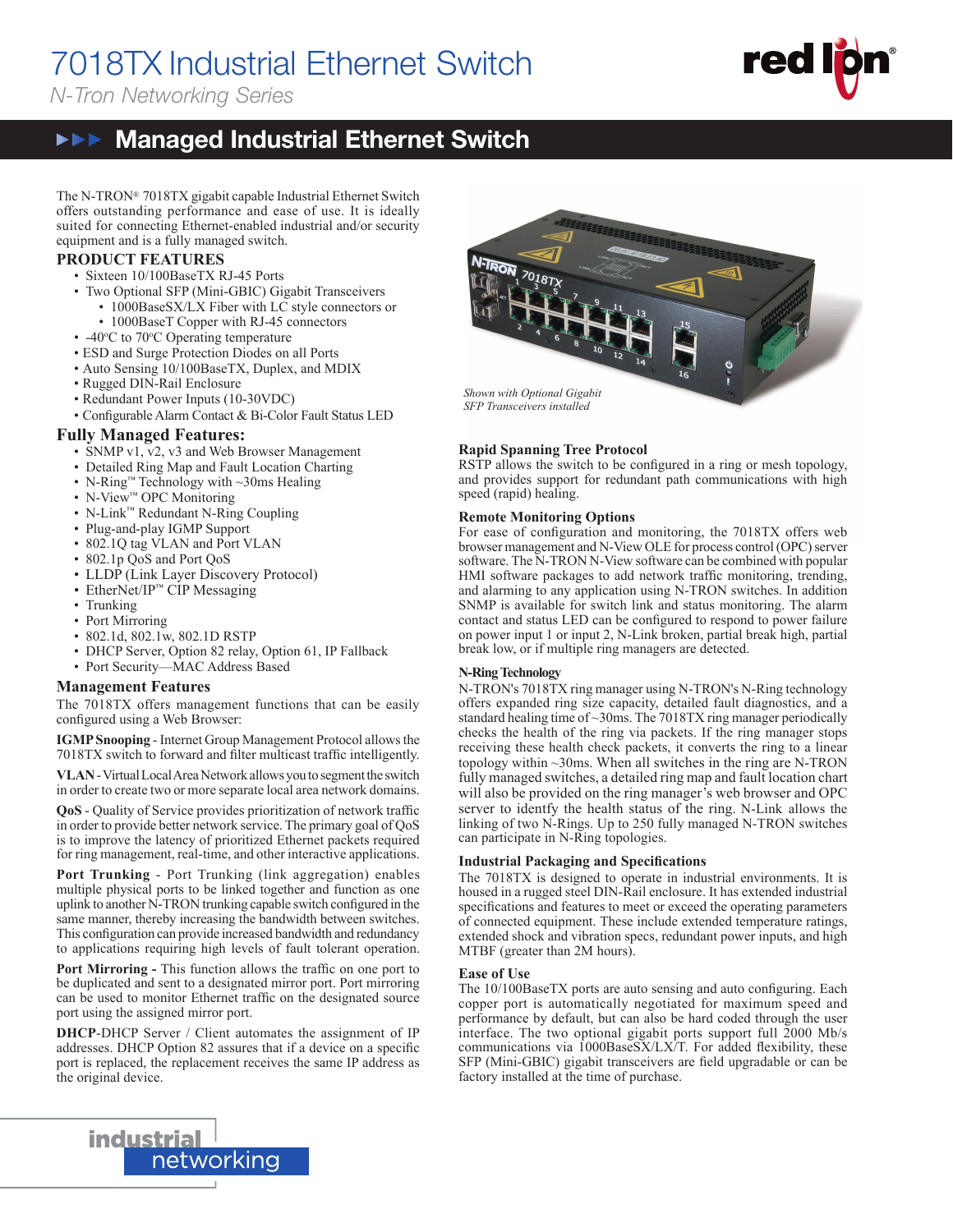**THE INDUSTRIAL NETWORK COMPANY**

# **7018TX Specifi cations**

## **Switch Properties**

*Number of MAC Addresses:* 8,000 *Aging Time*: Programmable *Latency Typical:* 2.6 μs *Switching Method*: Store-and-Forward

## **Case Dimensions**

*Height:* 2.3" (5.8 cm) *Width:* 8.3" (21.0 cm) *Depth:* 4.8" (12.1 cm) *Weight (max):* 3.3 lbs (1.5 kg) *DIN-Rail Mount:* 35mm

## **Electrical**

*Redundant Input Voltage:* 10-30 VDC (Regulated) *Input Current (max):* 520mA max. @ 24VDC BTU/hr: 42.6 @ 24VDC

*N-TRON Power Supply:* NTPS-24-1.3 (1.3A **@** 24V)

## **Environmental**

*Operating Temperature: Storage Temperature:* 40°C to 85<br>*Operating Humidity:* 5% to 95% **Operating Humidity:** 

C to 70 $\rm ^{o}$ C C to 85 $\rm ^{\circ}$ C (Non Condensing) *Operating Altitude:* 0 to 10,000 ft.

## **Shock and Vibration (bulkhead mounted)**

*Shock:* 200g @ 10ms *Vibration/Seismic:* 50g, 5-200Hz, Triaxial

**Reliability**

*MTBF:*  $>2$  Million Hours

## **Network Media**

10BaseT:  $>$ Cat3 Cable *100BaseTX:* >Cat5 Cable *1000BaseT:* >Cat5e Cable *1000BaseSX Multimode:* 50-62.5/125μm *1000BaseLX Singlemode:* 7-10/125μm

**SFP Gigabit Fiber Transceiver Characteristics**

| Fiber Length              | 550m for 50/125µm<br>275m for 62.5/125um* | $10km**$      | $40$ km**                            | 80km**     |
|---------------------------|-------------------------------------------|---------------|--------------------------------------|------------|
| <b>TX Power Min</b>       | $-9.5$ d $Bm$                             | $-9.5$ d $Bm$ | -2dBm                                | 0dBm       |
| <b>RX Sensitivity Max</b> | $-17$ d $Bm$                              | $-20$ d $Bm$  | $-22dBm$                             | $-24dBm$   |
| Wavelength                | 850nm                                     | 1310nm        | 1310nm                               | 1550nm     |
| Assumed Fiber Loss        | 3.5 to 3.75 dB/km                         |               | 0.45 dB/km   0.35 dB/km   0.25 dB/km |            |
| Laser Type                | <b>VCSEL</b>                              | FP            | <b>DFB</b>                           | <b>DFB</b> |

 \* SX Fiber Optic Cable \*\* LX Fiber Optic Cable

**Connectors**<br>10/100BaseTX:

Sixteen (16) RJ-45 Copper Ports *Optional SFP Ports: 1000BaseT:* Up to Two (2) RJ-45 Gigabit Copper Ports (optional) *1000BaseSX:* Up to Two (2) LC Duplex Gigabit Fiber Ports (optional)

## **Recommended Wiring Clearance**

| Front: | ⊿" | $(10.16 \text{ cm})$ |
|--------|----|----------------------|
| Side:  | 1" | $(2.54 \text{ cm})$  |

## **Regulatory Approvals**

*FCC Title 47, Part 15, Subpart B - Class A; ICES-003 - Class A UL Listed (US and Canada) 1604; ANSI/ISA-12.12.01-2007 Class I, Div 2, Groups A, B, C, D, and T4A CE: EN61000-6-2:2001: EN61000-4-2, 3, 4, 5, 6 EN55011:1998+A1:1999+A2:2002-Class A EN50155 for Railway Applications GOST-R Certi ed, RoHS Compliant Designed to comply with: IEEE 1613 for Electric Utility Substations NEMA TS1/TS2 for Traffic control* 

# EtherNet/IP®